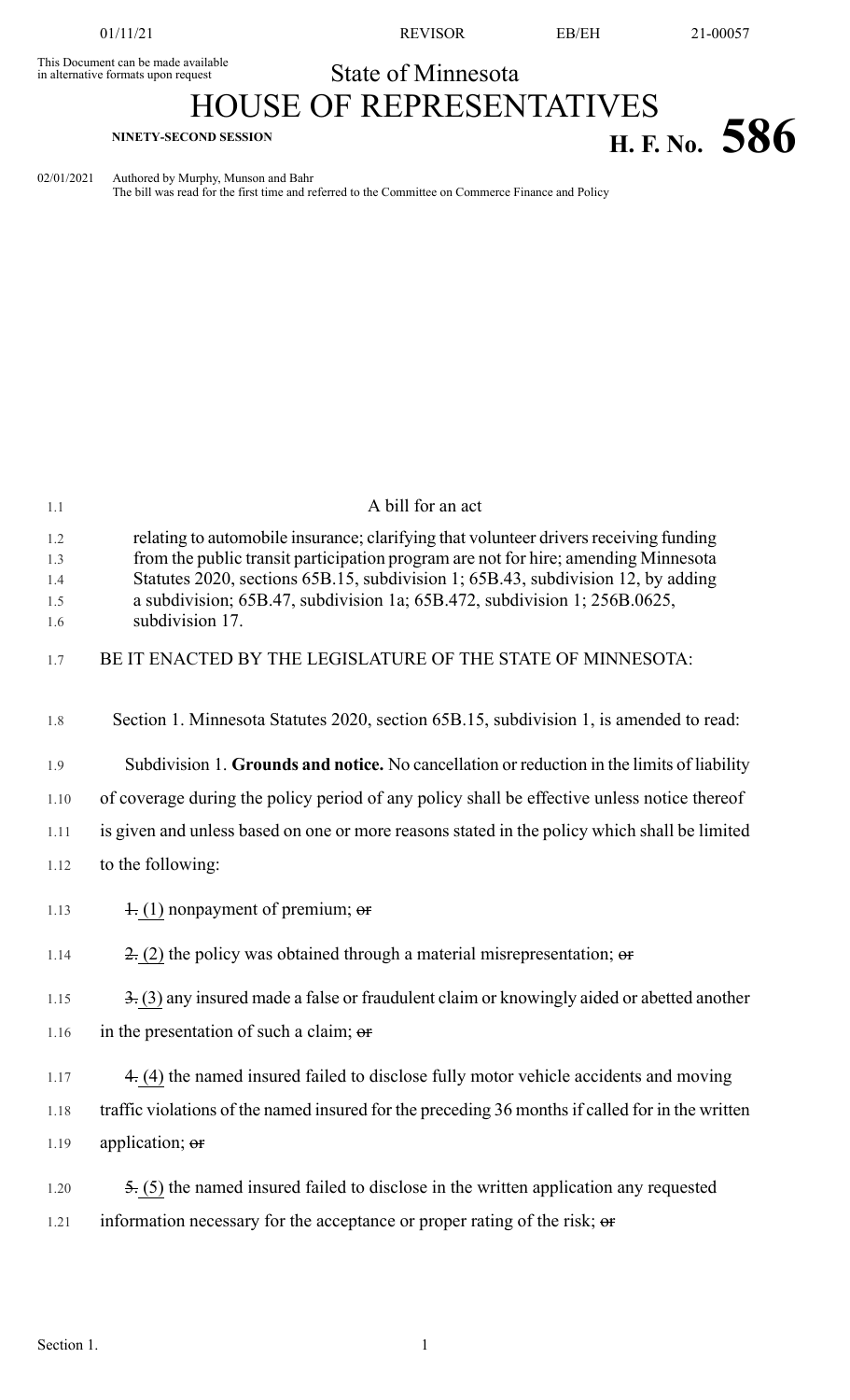- 2.1 6. (6) the named insured knowingly failed to give any required written notice of loss or 2.2 notice of lawsuit commenced against the named insured, or, when requested, refused to 2.3 cooperate in the investigation of a claim or defense of a lawsuit;  $\sigma$
- 2.4  $\frac{7}{7}$  (7) the named insured or any other operator who either resides in the same household, 2.5 or customarily operates an automobile insured under such policy, unless the other operator 2.6 is identified as a named insured in another policy as an insured:
- 2.7  $(a)$  (i) has, within the 36 months prior to the notice of cancellation, had that person's 2.8 driver's license under suspension or revocation because the person committed a moving 2.9 traffic violation or because the person refused to be tested under section 169A.20, subdivision 2.10  $1; \text{or}$
- 2.11  $\left(\frac{b}{c}\right)$  (ii) is or becomes subject to epilepsy or heart attacks, and such individual does not 2.12 produce a written opinion from a physician testifying to that person's medical ability to 2.13 operate a motor vehicle safely, such opinion to be based upon a reasonable medical 2.14 probability;  $er$
- 2.15  $\left(\mathbf{e}\right)$  (iii) has an accident record, conviction record (criminal or traffic), physical condition 2.16 or mental condition, any one or all of which are such that the person's operation of an 2.17 automobile might endanger the public safety;  $\theta$
- 2.18  $(d)$  (iv) has been convicted, or forfeited bail, during the 24 months immediately preceding 2.19 the notice of cancellation for criminal negligence in the use or operation of an automobile, 2.20 or assault arising out of the operation of a motor vehicle, or operating a motor vehicle while 2.21 in an intoxicated condition or while under the influence of drugs; or leaving the scene of 2.22 an accident without stopping to report; or making false statements in an application for a 2.23 driver's license, or theft or unlawful taking of a motor vehicle; or
- 2.24  $\left(e\right)(v)$  has been convicted of, or forfeited bail for, one or more violations within the 18 2.25 months immediately preceding the notice of cancellation, of any law, ordinance, or rule 2.26 which justify a revocation of a driver's license; or
- 2.27  $\frac{8}{6}$  (8) the insured automobile is:
- 2.28  $(a)$  (i) so mechanically defective that its operation might endanger public safety; or
- 2.29  $\qquad \qquad \textbf{(b)}$  (ii) used in carrying passengers for hire or compensation, provided however except
- 2.30 that the use of an automobile for a car pool shall or by a public transit participation program
- 2.31 (PTPP) volunteer driver is not be considered use of an automobile for hire or compensation;
- 2.32  $\Theta$ **F**
- 2.33 (e) (iii) used in the business of transportation of flammables or explosives;  $\theta$

Section 1.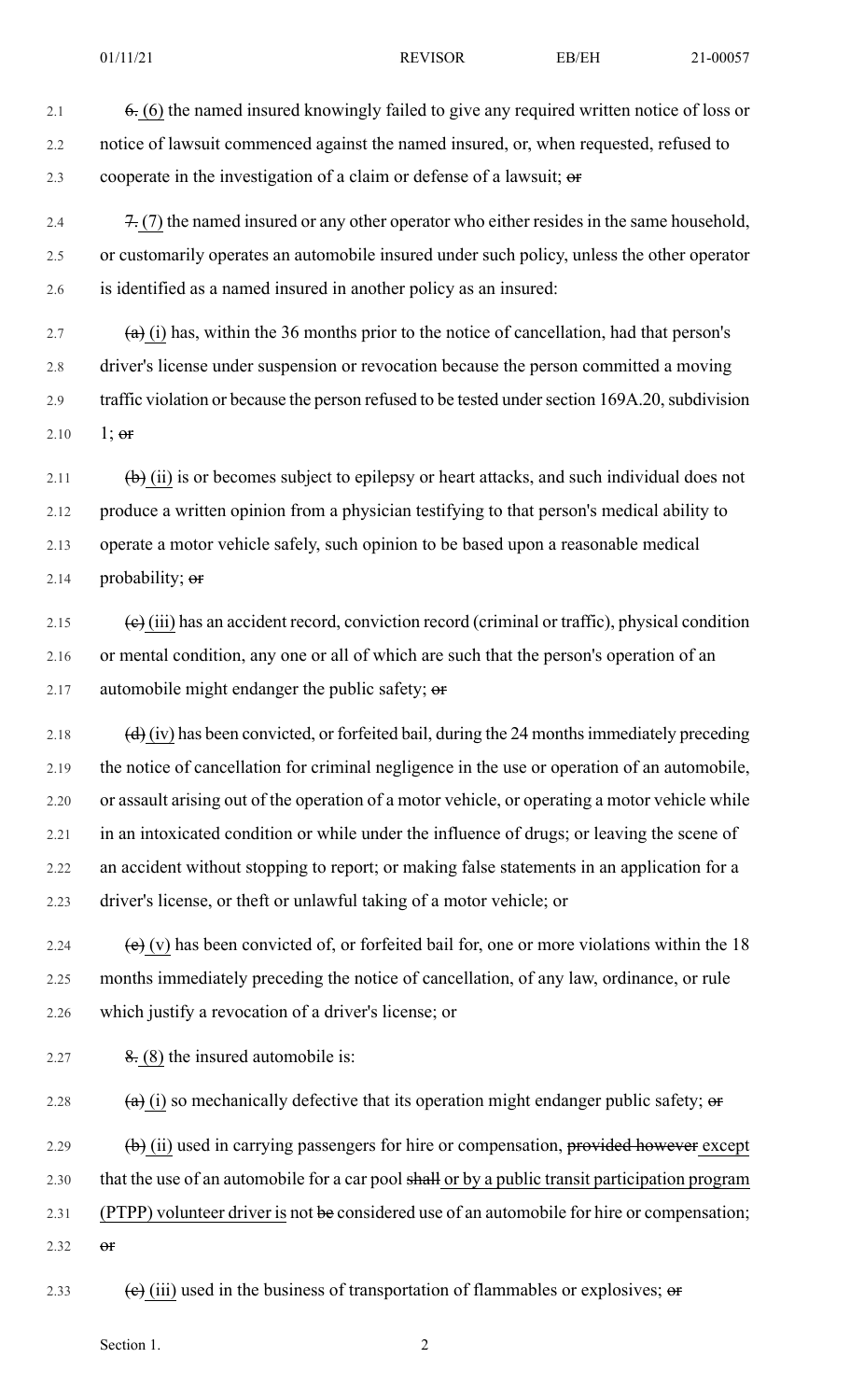| 3.1  | $\left(\frac{d}{d}\right)$ (iv) an authorized emergency vehicle; $\theta$                                    |
|------|--------------------------------------------------------------------------------------------------------------|
| 3.2  | $\overline{e}(x)$ subject to an inspection law and has not been inspected or, if inspected, has failed       |
| 3.3  | to qualify within the period specified under such inspection law; or                                         |
| 3.4  | $(f)$ (vi) substantially changed in type or condition during the policy period, increasing                   |
| 3.5  | the risk substantially, such as conversion to a commercial type vehicle, a dragster, sports                  |
| 3.6  | car or so as to give clear evidence of a use other than the original use.                                    |
| 3.7  | Sec. 2. Minnesota Statutes 2020, section 65B.43, subdivision 12, is amended to read:                         |
| 3.8  | Subd. 12. Commercial vehicle. (a) "Commercial vehicle" means:                                                |
| 3.9  | $(a)$ (1) any motor vehicle used as a common carrier,;                                                       |
| 3.10 | $\left(\frac{b}{c}\right)$ (2) any motor vehicle, other than a passenger vehicle defined in section 168.002, |
| 3.11 | subdivision 24, which has a curb weight in excess of 5,500 pounds apart from cargo capacity,;                |
| 3.12 | or                                                                                                           |
| 3.13 | $\left(\frac{e}{e}\right)$ (3) any motor vehicle while used in the for-hire transportation of property.      |
| 3.14 | (b) Commercial vehicle does not include a "commuter van," which for purposes of this                         |
| 3.15 | chapter shall mean a motor vehicle having a capacity of seven to 16 persons which is used                    |
| 3.16 | principally to provide prearranged transportation of persons to or from their place of                       |
| 3.17 | employment or to or from a transit stop authorized by a local transit authority which vehicle                |
| 3.18 | is to be operated by a person who does not drive the vehicle as a principal occupation but                   |
| 3.19 | is driving it only to or from the principal place of employment, to or from a transit stop                   |
| 3.20 | authorized by a local transit authority or for personal use as permitted by the owner of the                 |
| 3.21 | vehicle.                                                                                                     |
| 3.22 | (c) Commercial vehicle does not include a vehicle when used by a PTPP volunteer driver                       |
| 3.23 | while providing transportation services.                                                                     |
| 3.24 | Sec. 3. Minnesota Statutes 2020, section 65B.43, is amended by adding a subdivision to                       |
| 3.25 | read:                                                                                                        |
| 3.26 | Subd. 21. PTPP volunteer driver. "Public transit participation program volunteer driver"                     |
| 3.27 | or "PTPP volunteer driver" means an individual who:                                                          |
| 3.28 | (1) provides transportation services for another individual on behalf of an organization                     |
| 3.29 | receiving funding under section 174.24;                                                                      |
| 3.30 | (2) owns, leases, or is otherwise authorized to personally use a vehicle for transportation                  |
| 3.31 | services; and                                                                                                |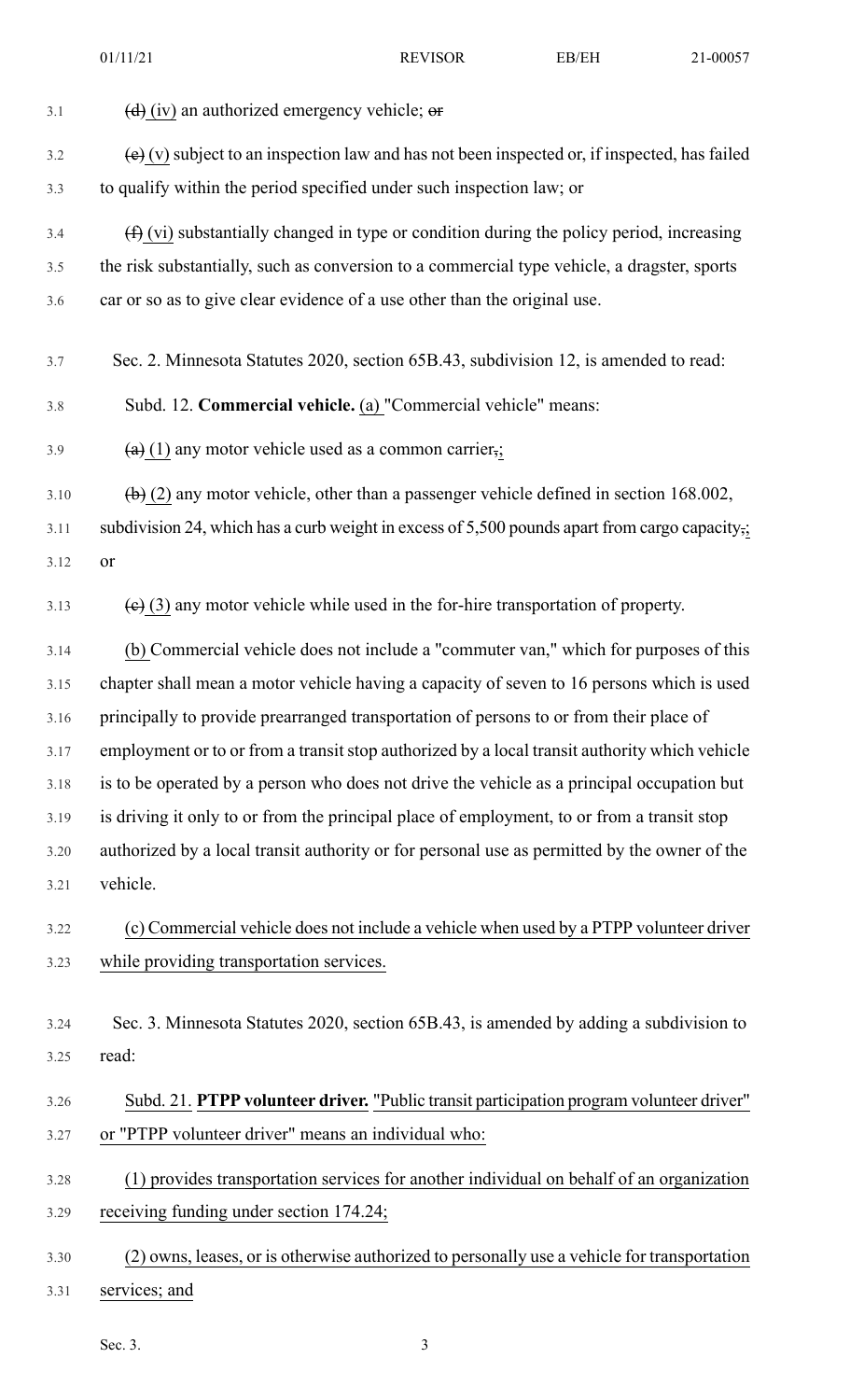|      | 01/11/21                                                                                          | <b>REVISOR</b> | EB/EH | 21-00057 |
|------|---------------------------------------------------------------------------------------------------|----------------|-------|----------|
| 4.1  | (3) receives no compensation for the transportation services other than reimbursement             |                |       |          |
| 4.2  | of expenses, including but not limited to mileage reimbursement.                                  |                |       |          |
| 4.3  | Sec. 4. Minnesota Statutes 2020, section 65B.47, subdivision 1a, is amended to read:              |                |       |          |
| 4.4  | Subd. 1a. Exemptions. Subdivision 1 does not apply to:                                            |                |       |          |
| 4.5  | $(1)$ a commuter van;                                                                             |                |       |          |
| 4.6  | (2) a vehicle being used to transport children as part of a family or group family day            |                |       |          |
| 4.7  | care program;                                                                                     |                |       |          |
| 4.8  | (3) a vehicle being used to transport children to school or to a school-sponsored activity;       |                |       |          |
| 4.9  | (4) a bus while it is in operation within the state of Minnesota as to any Minnesota              |                |       |          |
| 4.10 | resident who is an insured as defined in section 65B.43, subdivision 5;                           |                |       |          |
| 4.11 | (5) a passenger in a taxi; $\theta$                                                               |                |       |          |
| 4.12 | (6) a taxi driver, provided that this clause applies only to policies issued or renewed on        |                |       |          |
| 4.13 | or after September 1, 1996, and prior to September 1, 1997-; or                                   |                |       |          |
| 4.14 | (7) a PTPP volunteer driver.                                                                      |                |       |          |
| 4.15 | Sec. 5. Minnesota Statutes 2020, section 65B.472, subdivision 1, is amended to read:              |                |       |          |
| 4.16 | Subdivision 1. Definitions. (a) Unless a different meaning is expressly made applicable,          |                |       |          |
| 4.17 | the terms defined in paragraphs (b) through to $(g)$ have the meanings given them for the         |                |       |          |
| 4.18 | purposes of this chapter.                                                                         |                |       |          |
| 4.19 | (b) A "Digital network" means any online-enabled application, software, website, or               |                |       |          |
| 4.20 | system offered or utilized by a transportation network company that enables the                   |                |       |          |
| 4.21 | prearrangement of rides with transportation network company drivers.                              |                |       |          |
| 4.22 | (c) A "Personal vehicle" means a vehicle that is used by a transportation network company         |                |       |          |
| 4.23 | driver in connection with providing a prearranged ride and is:                                    |                |       |          |
| 4.24 | (1) owned, leased, or otherwise authorized for use by the transportation network company          |                |       |          |
| 4.25 | driver; and                                                                                       |                |       |          |
| 4.26 | (2) not a taxicab, limousine, or for-hire vehicle.                                                |                |       |          |
| 4.27 | (d) $\mathbf{A}$ "Prearranged ride" means the provision of transportation by a driver to a rider, |                |       |          |
| 4.28 | beginning when a driver accepts a ride requested by a rider through a digital network             |                |       |          |
| 4.29 | controlled by a transportation network company, continuing while the driver transports a          |                |       |          |
| 4.30 | requesting rider, and ending when the last requesting rider departs from the personal vehicle.    |                |       |          |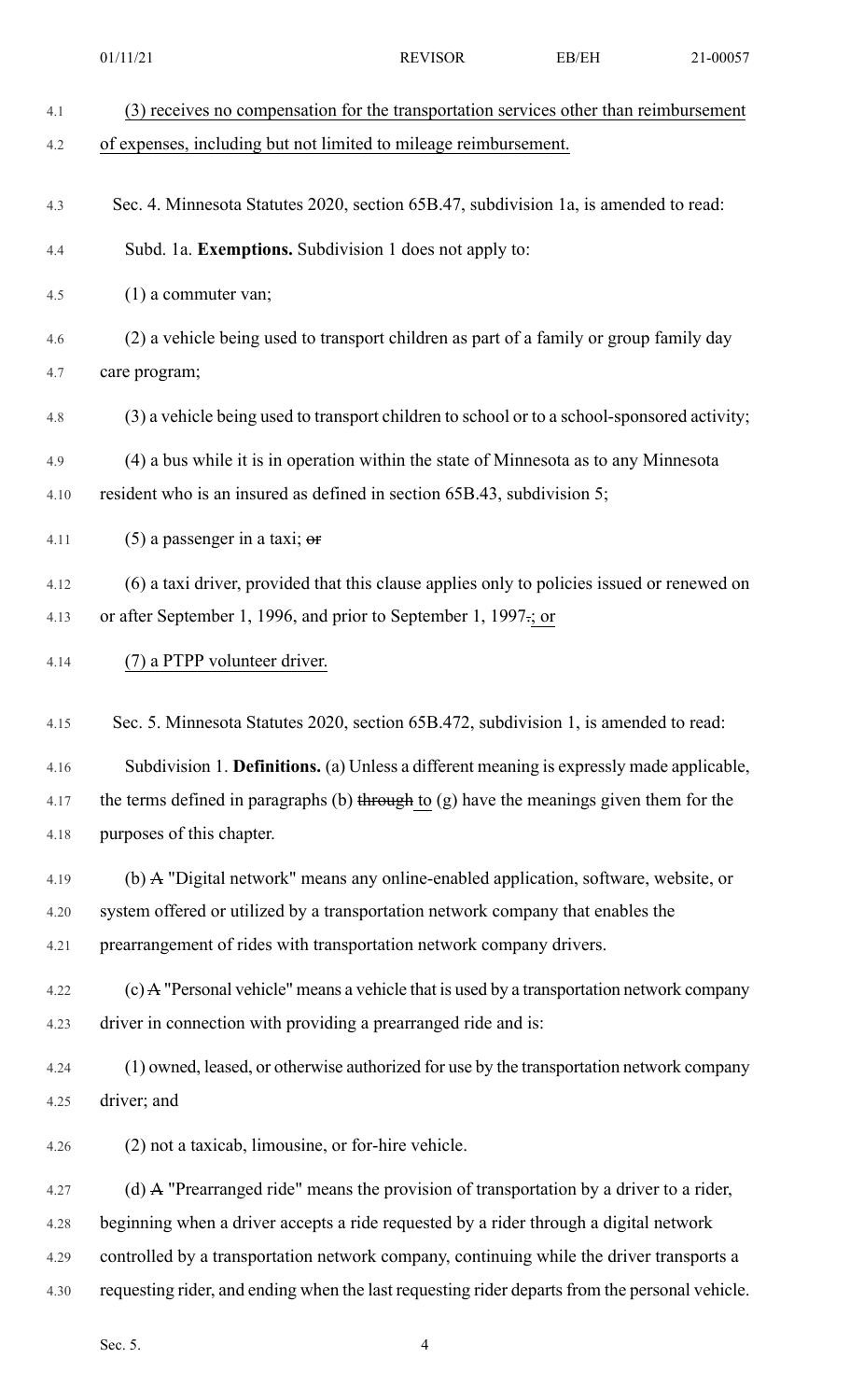5.1 A Prearranged ride does not include transportation provided using a taxicab, limousine, or 5.2 other for-hire vehicle. 5.3 (e) A "Transportation network company" means a corporation, partnership, sole 5.4 proprietorship, or other entity that is operating in Minnesota that uses a digital network to 5.5 connect transportation network company riders to transportation network company drivers 5.6 who provide prearranged rides. 5.7 (f) A "Transportation network company driver" or "driver" means an individual who: 5.8 (1) receives connections to potential riders and related services from a transportation 5.9 network company in exchange for payment of a fee to the transportation network company; 5.10 and 5.11 (2) uses a personal vehicle to provide a prearranged ride to riders upon connection 5.12 through a digital network controlled by a transportation network company in return for 5.13 compensation or payment of a fee. 5.14 Transportation network company driver or driver does not include a PTPP volunteer driver.  $5.15$  (g) A "Transportation network company rider" or "rider" means an individual or persons 5.16 who use a transportation network company's digital network to connect with a transportation 5.17 network driver who provides prearranged rides to the rider in the driver's personal vehicle 5.18 between points chosen by the rider. 5.19 Sec. 6. Minnesota Statutes 2020, section 256B.0625, subdivision 17, is amended to read: 5.20 Subd. 17. **Transportation costs.** (a) "Nonemergency medical transportation service" 5.21 means motor vehicle transportation provided by a public or private person that serves 5.22 Minnesota health care program beneficiaries who do not require emergency ambulance 5.23 service, as defined in section 144E.001, subdivision 3, to obtain covered medical services. 5.24 (b) Medical assistance covers medical transportation costs incurred solely for obtaining 5.25 emergency medical care or transportation costs incurred by eligible persons in obtaining 5.26 emergency or nonemergency medical care when paid directly to an ambulance company, 5.27 nonemergency medical transportation company, or other recognized providers of 5.28 transportation services. Medical transportation must be provided by: 5.29 (1) nonemergency medical transportation providers who meet the requirements of this 5.30 subdivision; 5.31 (2) ambulances, as defined in section 144E.001, subdivision 2;

5.32 (3) taxicabs that meet the requirements of this subdivision;

Sec. 6.  $5^{\circ}$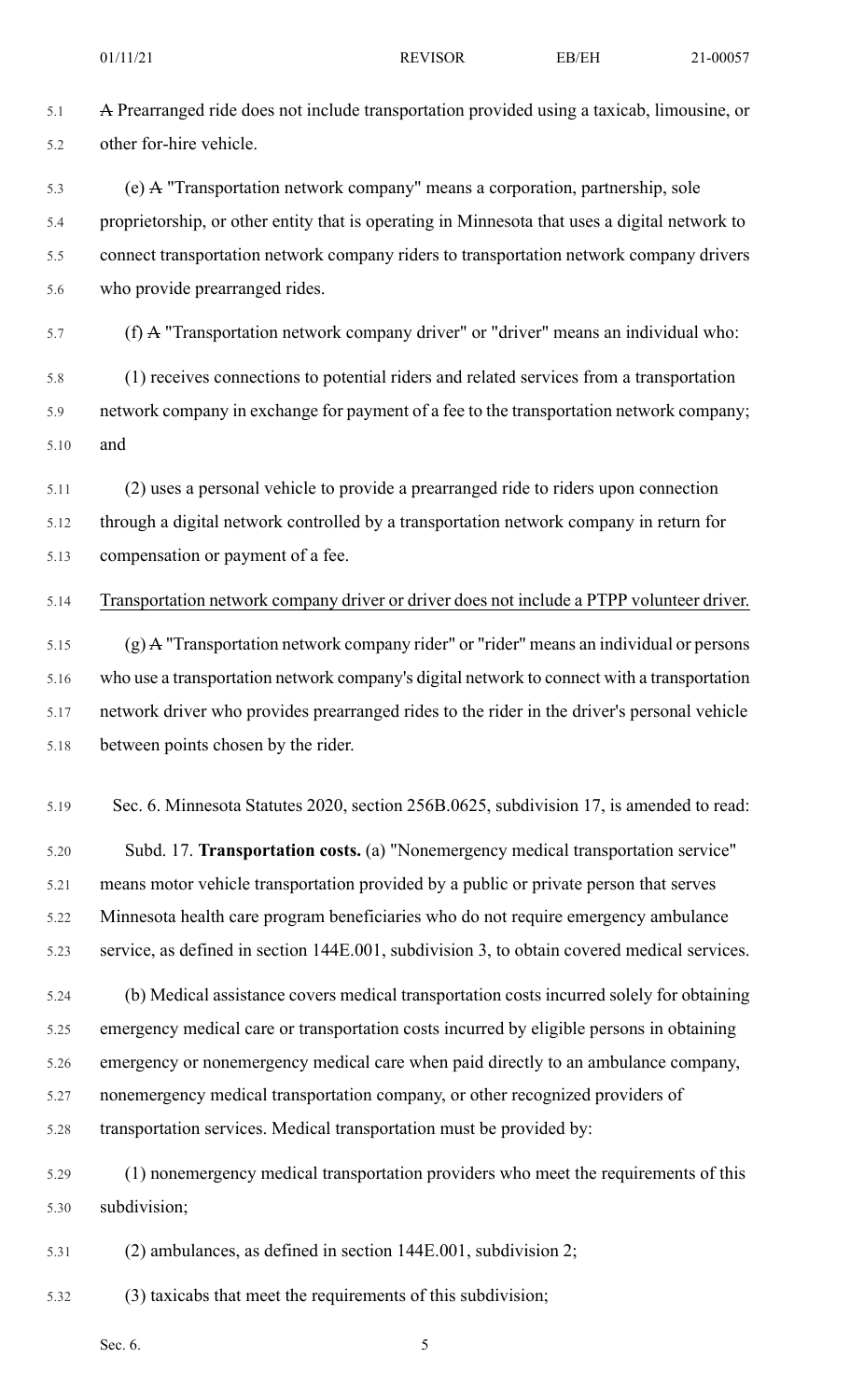6.1 (4) public transit, as defined in section 174.22, subdivision 7; or 6.2 (5) not-for-hire vehicles, including volunteer drivers and PTPP volunteer drivers, as 6.3 defined in section 65B.43, subdivision 21. 6.4 (c) Medical assistance covers nonemergency medical transportation provided by 6.5 nonemergency medical transportation providers enrolled in the Minnesota health care 6.6 programs. All nonemergency medical transportation providers must comply with the 6.7 operating standards for special transportation service as defined in sections 174.29 to 174.30 6.8 and Minnesota Rules, chapter 8840, and all drivers must be individually enrolled with the 6.9 commissioner and reported on the claim as the individual who provided the service. All 6.10 nonemergency medical transportation providers shall bill for nonemergency medical 6.11 transportation servicesin accordance with Minnesota health care programs criteria. Publicly 6.12 operated transit systems, volunteers, and not-for-hire vehicles are exempt from the 6.13 requirements outlined in this paragraph. 6.14 (d) An organization may be terminated, denied, or suspended from enrollment if: 6.15 (1) the provider has not initiated background studies on the individuals specified in 6.16 section 174.30, subdivision 10, paragraph (a), clauses (1) to (3); or 6.17 (2) the provider has initiated background studies on the individuals specified in section  $6.18$  174.30, subdivision 10, paragraph (a), clauses (1) to (3), and: 6.19 (i) the commissioner has sent the provider a notice that the individual has been 6.20 disqualified under section 245C.14; and 6.21 (ii) the individual has not received a disqualification set-aside specific to the special 6.22 transportation services provider under sections 245C.22 and 245C.23. 6.23 (e) The administrative agency of nonemergency medical transportation must: 6.24 (1) adhere to the policies defined by the commissioner in consultation with the 6.25 Nonemergency Medical Transportation Advisory Committee; 6.26 (2) pay nonemergency medical transportation providers for services provided to 6.27 Minnesota health care programs beneficiaries to obtain covered medical services; 6.28 (3) provide data monthly to the commissioner on appeals, complaints, no-shows, canceled 6.29 trips, and number of trips by mode; and 6.30 (4) by July 1, 2016, in accordance with subdivision 18e, utilize a web-based single 6.31 administrative structure assessment tool that meets the technical requirements established 01/11/21 REVISOR BB/EH 21-00057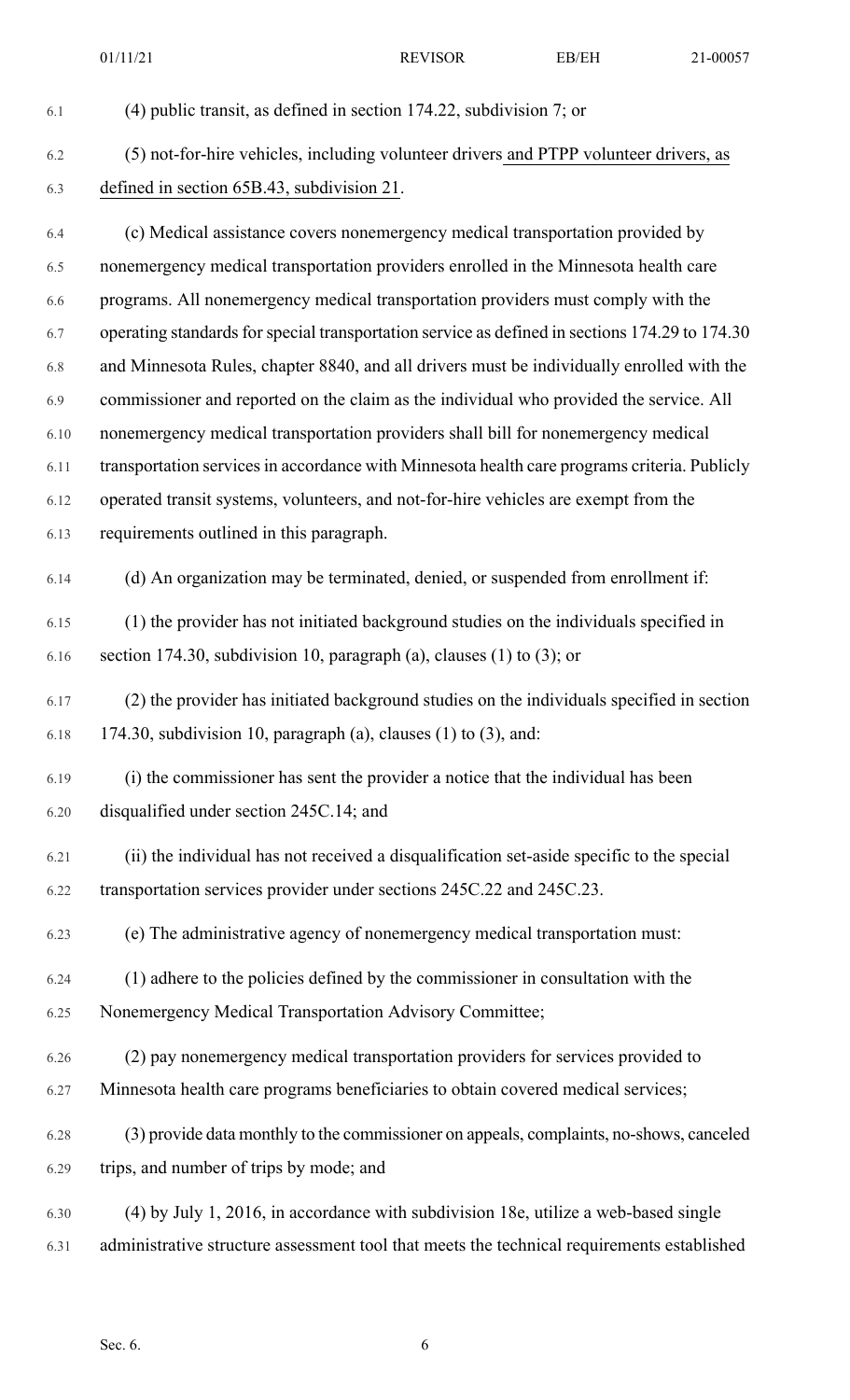7.1 by the commissioner, reconciles trip information with claims being submitted by providers, 7.2 and ensures prompt payment for nonemergency medical transportation services.

7.3 (f) Until the commissioner implements the single administrative structure and delivery 7.4 system under subdivision 18e, clients shall obtain their level-of-service certificate from the 7.5 commissioner or an entity approved by the commissioner that does not dispatch rides for 7.6 clients using modes of transportation under paragraph (i), clauses (4), (5), (6), and (7).

7.7 (g) The commissioner may use an order by the recipient's attending physician, advanced 7.8 practice registered nurse, or a medical or mental health professional to certify that the 7.9 recipient requires nonemergency medical transportation services. Nonemergency medical 7.10 transportation providers shall perform driver-assisted services for eligible individuals, when 7.11 appropriate. Driver-assisted service includes passenger pickup at and return to the individual's 7.12 residence or place of business, assistance with admittance of the individual to the medical 7.13 facility, and assistance in passenger securement or in securing of wheelchairs, child seats, 7.14 or stretchers in the vehicle.

7.15 Nonemergency medical transportation providers must take clients to the health care 7.16 provider using the most direct route, and must not exceed 30 miles for a trip to a primary 7.17 care provider or 60 miles for a trip to a specialty care provider, unless the client receives 7.18 authorization from the local agency.

7.19 Nonemergency medical transportation providers may not bill for separate base rates for 7.20 the continuation of a trip beyond the original destination. Nonemergency medical 7.21 transportation providers must maintain trip logs, which include pickup and drop-off times, 7.22 signed by the medical provider or client, whichever is deemed most appropriate, attesting 7.23 to mileage traveled to obtain covered medical services. Clients requesting client mileage 7.24 reimbursement must sign the trip log attesting mileage traveled to obtain covered medical 7.25 services.

7.26 (h) The administrative agency shall use the level of service process established by the 7.27 commissioner in consultation with the Nonemergency Medical Transportation Advisory 7.28 Committee to determine the client's most appropriate mode of transportation. If public transit 7.29 or a certified transportation provider is not available to provide the appropriate service mode 7.30 for the client, the client may receive a onetime service upgrade.

7.31 (i) The covered modes of transportation are:

7.32 (1) client reimbursement, which includes client mileage reimbursement provided to 7.33 clients who have their own transportation, or to family or an acquaintance who provides 7.34 transportation to the client;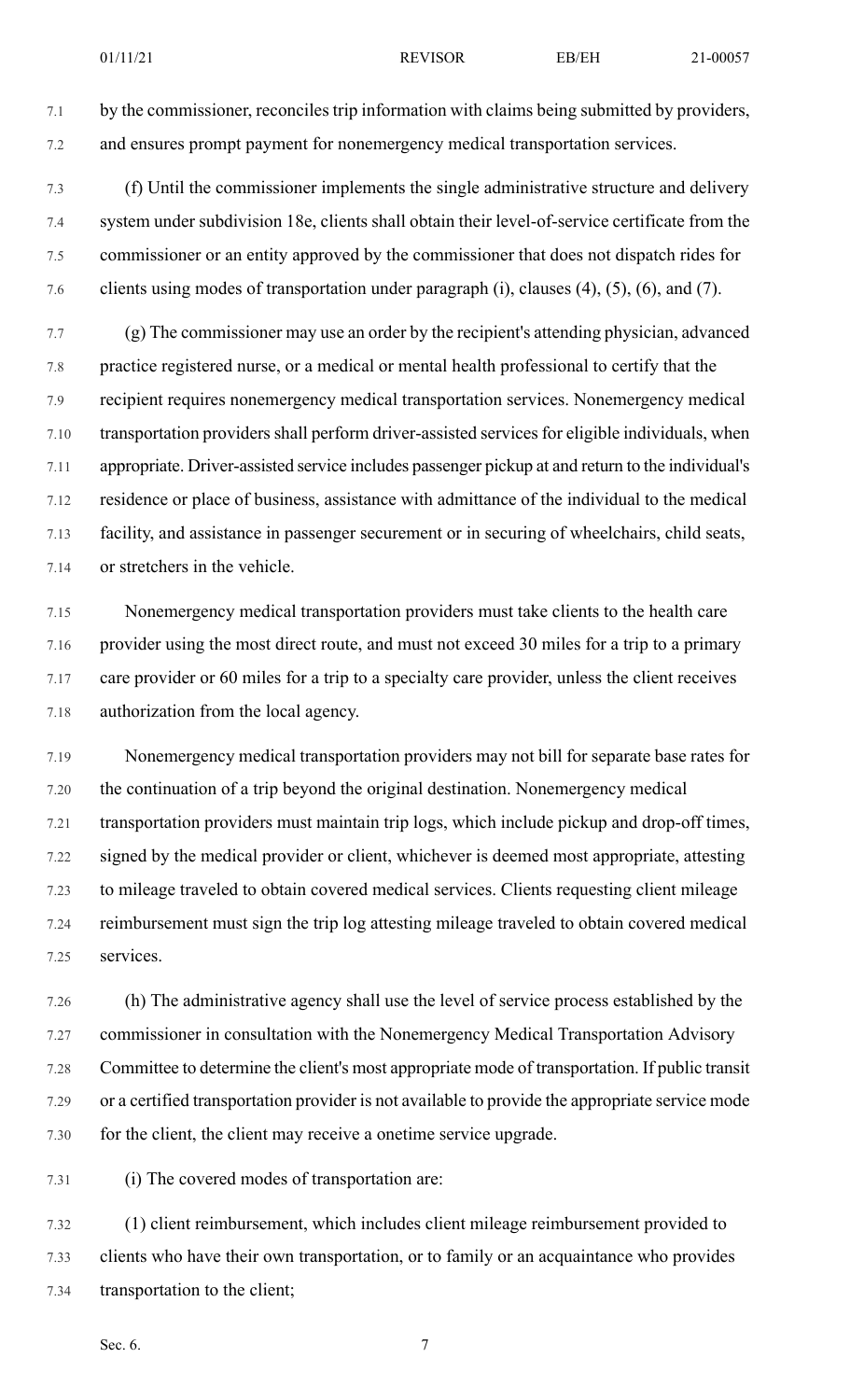8.3 (3) unassisted transport, which includes transportation provided to a client by a taxicab 8.4 or public transit. If a taxicab or public transit is not available, the client can receive 8.5 transportation from another nonemergency medical transportation provider;

8.6 (4) assisted transport, which includes transport provided to clients who require assistance 8.7 by a nonemergency medical transportation provider;

8.8 (5) lift-equipped/ramp transport, which includes transport provided to a client who is 8.9 dependent on a device and requires a nonemergency medical transportation provider with 8.10 a vehicle containing a lift or ramp;

8.11 (6) protected transport, which includes transport provided to a client who has received 8.12 a prescreening that has deemed other forms of transportation inappropriate and who requires 8.13 a provider: (i) with a protected vehicle that is not an ambulance or police car and has safety 8.14 locks, a video recorder, and a transparent thermoplastic partition between the passenger and 8.15 the vehicle driver; and (ii) who is certified as a protected transport provider; and

8.16 (7) stretcher transport, which includes transport for a client in a prone or supine position 8.17 and requires a nonemergency medical transportation provider with a vehicle that can transport 8.18 a client in a prone or supine position.

8.19 (j) The local agency shall be the single administrative agency and shall administer and 8.20 reimburse for modes defined in paragraph (i) according to paragraphs (m) and (n) when the 8.21 commissioner has developed, made available, and funded the web-based single administrative 8.22 structure, assessment tool, and level of need assessment under subdivision 18e. The local 8.23 agency's financial obligation is limited to funds provided by the state or federal government.

8.24 (k) The commissioner shall:

8.25 (1) in consultation with the Nonemergency Medical Transportation Advisory Committee, 8.26 verify that the mode and use of nonemergency medical transportation is appropriate;

8.27 (2) verify that the client is going to an approved medical appointment; and

8.28 (3) investigate all complaints and appeals.

8.29 (l) The administrative agency shall pay for the services provided in this subdivision and 8.30 seek reimbursement from the commissioner, if appropriate. As vendors of medical care, 8.31 local agencies are subject to the provisions in section 256B.041, the sanctions and monetary 8.32 recovery actions in section 256B.064, and Minnesota Rules, parts 9505.2160 to 9505.2245.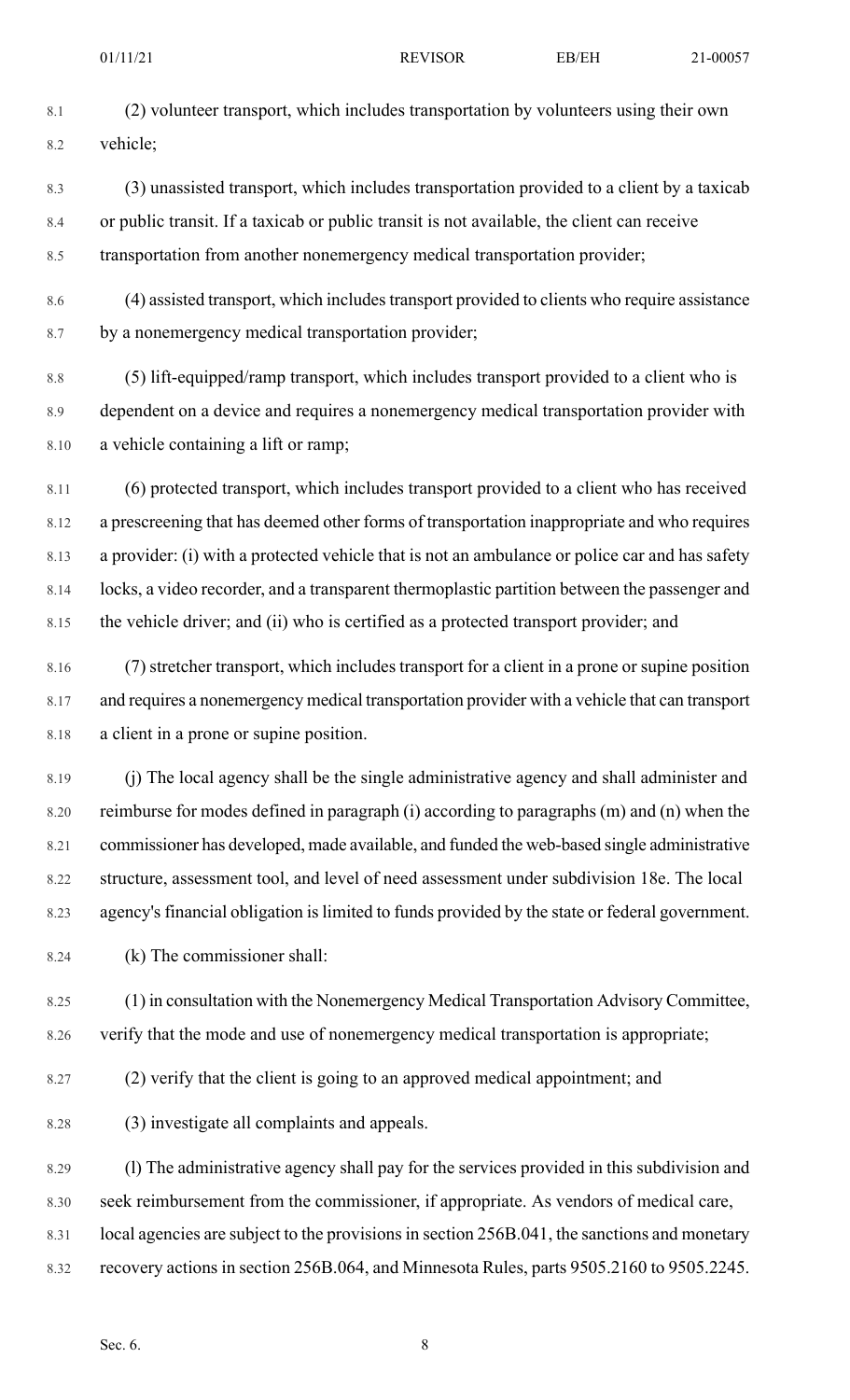| 9.1  | (m) Payments for nonemergency medical transportation must be paid based on the client's             |
|------|-----------------------------------------------------------------------------------------------------|
| 9.2  | assessed mode under paragraph (h), not the type of vehicle used to provide the service. The         |
| 9.3  | medical assistance reimbursement rates for nonemergency medical transportation services             |
| 9.4  | that are payable by or on behalf of the commissioner for nonemergency medical                       |
| 9.5  | transportation services are:                                                                        |
| 9.6  | $(1)$ \$0.22 per mile for client reimbursement;                                                     |
| 9.7  | (2) up to 100 percent of the Internal Revenue Service business deduction rate for volunteer         |
| 9.8  | transport;                                                                                          |
| 9.9  | (3) equivalent to the standard fare for unassisted transport when provided by public                |
| 9.10 | transit, and \$11 for the base rate and \$1.30 per mile when provided by a nonemergency             |
| 9.11 | medical transportation provider;                                                                    |
| 9.12 | $(4)$ \$13 for the base rate and \$1.30 per mile for assisted transport;                            |
| 9.13 | $(5)$ \$18 for the base rate and \$1.55 per mile for lift-equipped/ramp transport;                  |
| 9.14 | (6) \$75 for the base rate and \$2.40 per mile for protected transport; and                         |
| 9.15 | (7) \$60 for the base rate and \$2.40 per mile for stretcher transport, and \$9 per trip for        |
| 9.16 | an additional attendant if deemed medically necessary.                                              |
| 9.17 | (n) The base rate for nonemergency medical transportation services in areas defined                 |
| 9.18 | under RUCA to be super rural is equal to 111.3 percent of the respective base rate in               |
| 9.19 | paragraph $(m)$ , clauses $(1)$ to $(7)$ . The mileage rate for nonemergency medical transportation |
| 9.20 | services in areas defined under RUCA to be rural or super rural areas is:                           |
| 9.21 | (1) for a trip equal to 17 miles or less, equal to 125 percent of the respective mileage            |
| 9.22 | rate in paragraph $(m)$ , clauses $(1)$ to $(7)$ ; and                                              |
| 9.23 | (2) for a trip between 18 and 50 miles, equal to 112.5 percent of the respective mileage            |
| 9.24 | rate in paragraph $(m)$ , clauses $(1)$ to $(7)$ .                                                  |
| 9.25 | (o) For purposes of reimbursement rates for nonemergency medical transportation                     |
| 9.26 | services under paragraphs (m) and (n), the zip code of the recipient's place of residence           |
| 9.27 | shall determine whether the urban, rural, or super rural reimbursement rate applies.                |
| 9.28 | (p) For purposes of this subdivision, "rural urban commuting area" or "RUCA" means                  |
| 9.29 | a census-tract based classification system under which a geographical area is determined            |
| 9.30 | to be urban, rural, or super rural.                                                                 |
|      |                                                                                                     |